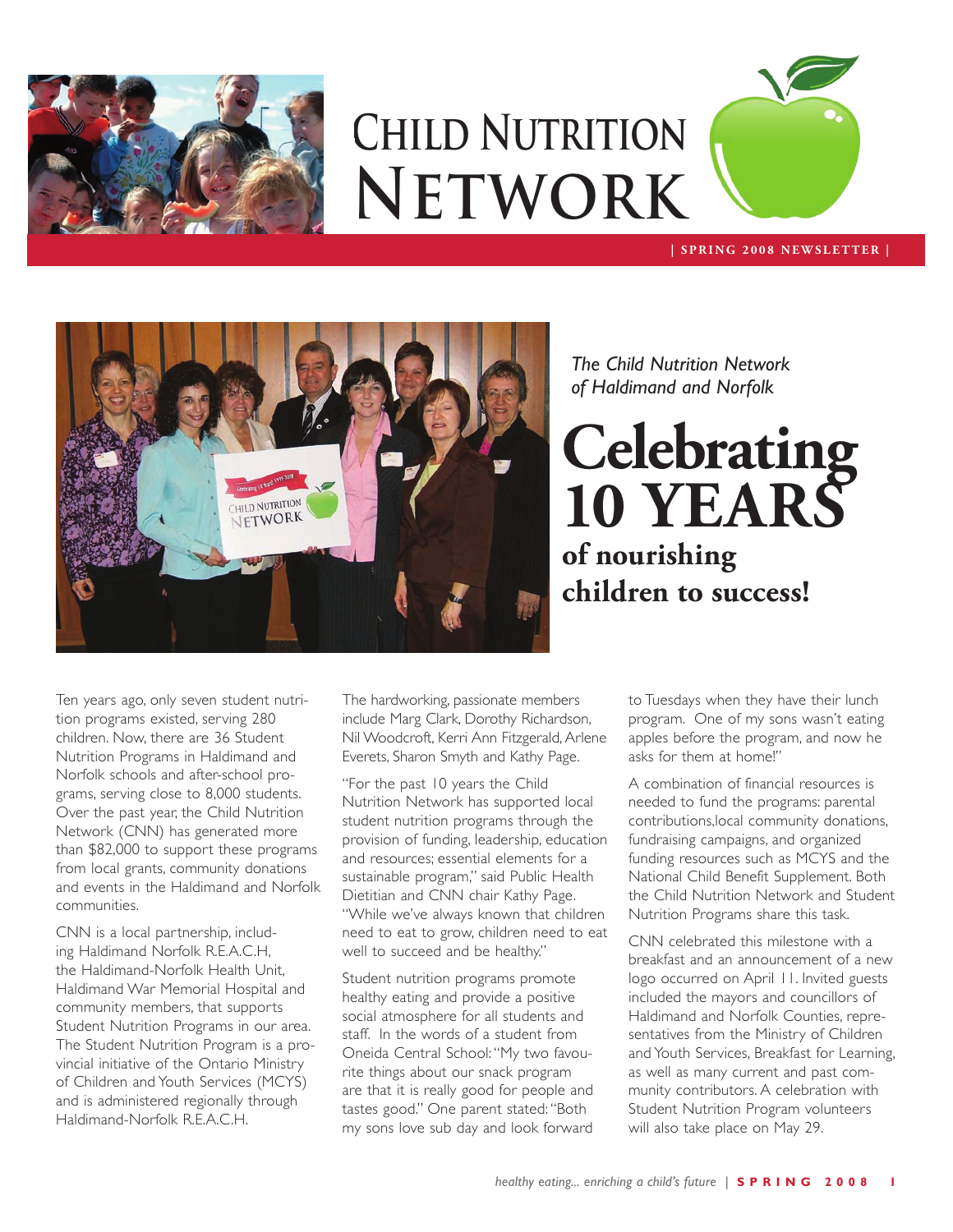# **Dunnville Central School's JOURNEY TO 100%**

Like all schools in Grand Erie, staff, students and parents have been working together to improve literacy and numeracy scores. After completing and celebrating a physical makeover to the classrooms and building environment at Dunnville Central Public School, Principal Lindsay Williams felt her school was ready to go further towards improving the learning environment.

Student nutrition was a concern and, like most schools, a large portion of students were consumers of high-sugar, lowto-zero nutritional value beverages. What began as informal talks with students about their drink choice, turned into a 100% Campaign which meant only having 100% water, 100% milk and/or 100% juice at school.

"The switch to 100% did not come with a well-laid-out master plan, but it was the enthusiasm of the students to do the right thing that made the difference," Mrs. Williams noted. "The students were naturally curious and wanted to know more. They wanted to read labels and do more research. Our school's Public Health Nurse came into our school and did class presentations regarding healthy food and drink choices. I asked the teachers to reinforce with students the importance of what we put into our bodies and the impact positive nutrition has on learning. This message also was sent home to parents via our school newsletters."

The transition did take some time and effort on everyone's part.

"The first month of the program we had a water exchange program for students who came to school with what were now being deemed 'not appropriate for school' drinks," Mrs. Williams remarked. "In all honesty, the initial switch was not immediate and not without a few wrinkles. In fact, this change caused upset for a small group of very vocal parents, as is often the case when change takes place in any larger community."

Mrs. Williams gives credit to her staff for their commitment to positively reinforcing students and helping parents and children understand the connection to good health and learning. She felt this was a key factor to a successful transition.

Dunnville Central continues to move towards improving its overall health with its great snack program supported by a wonderfully committed group of volunteers from the local St. Paul's Anglican Church and the Child and Nutrition Network of Haldimand and Norfolk. The school is also committed to daily physical activity and the intramural program is seeing terrific participation. Joining Health Action's Heart Healthy School Awards Program is a natural next step for them as a school.

"We want to ensure that our school promotes and supports an environment that is good for students' health and well being," Mrs. Williams emphasized.

Way to go Dunnville Central!

#### R E T H I N K Your Drink





### Choose water, milk or 100% juice

Water, milk and 100% juice are healthy choices.

Water is the best choice during and after exercise for most children. Sports drinks are not needed for a one to two hour minor sport.



Milk and fortified soy beverages are excellent sources of calcium and vitamin D. Drink 500 mL (2 cups) skim, 1%, 2%, milk each day.



Children aged 1 to 6 years should not drink more than 125 – 175 mL  $(4 - 6$  oz) per day of 100% fruit juice. Children age 7 to 18 years should not drink more than 250 – 375 mL (8-12 oz.) per day.

#### Sports drinks, pop and other sugar sweetened drinks can cause cavities and provide little nutrition.

- Too often children are offered sports drinks, slushies, fruit beverages or pop. These drinks provide too much sugar and have very little nutrition for healthy growth.
- Energy drinks are not recommended for children. They contain caffeine, herbs and

sometimes supplements. Their long-term effect on children is unknown.

Any drink labelled as 100% fruit juice is real unsweetened fruit juice. If called fruit "drink, punch, ade, beverage or cocktail" the drink has little or no real fruit juice in it. This

means it is mostly sugar, flavour and water, and low in nutrients.

To prevent cavities, rinse your mouth with water or brush with fluoridated toothpaste immediately after drinking a sweet drink.

Continued on page 4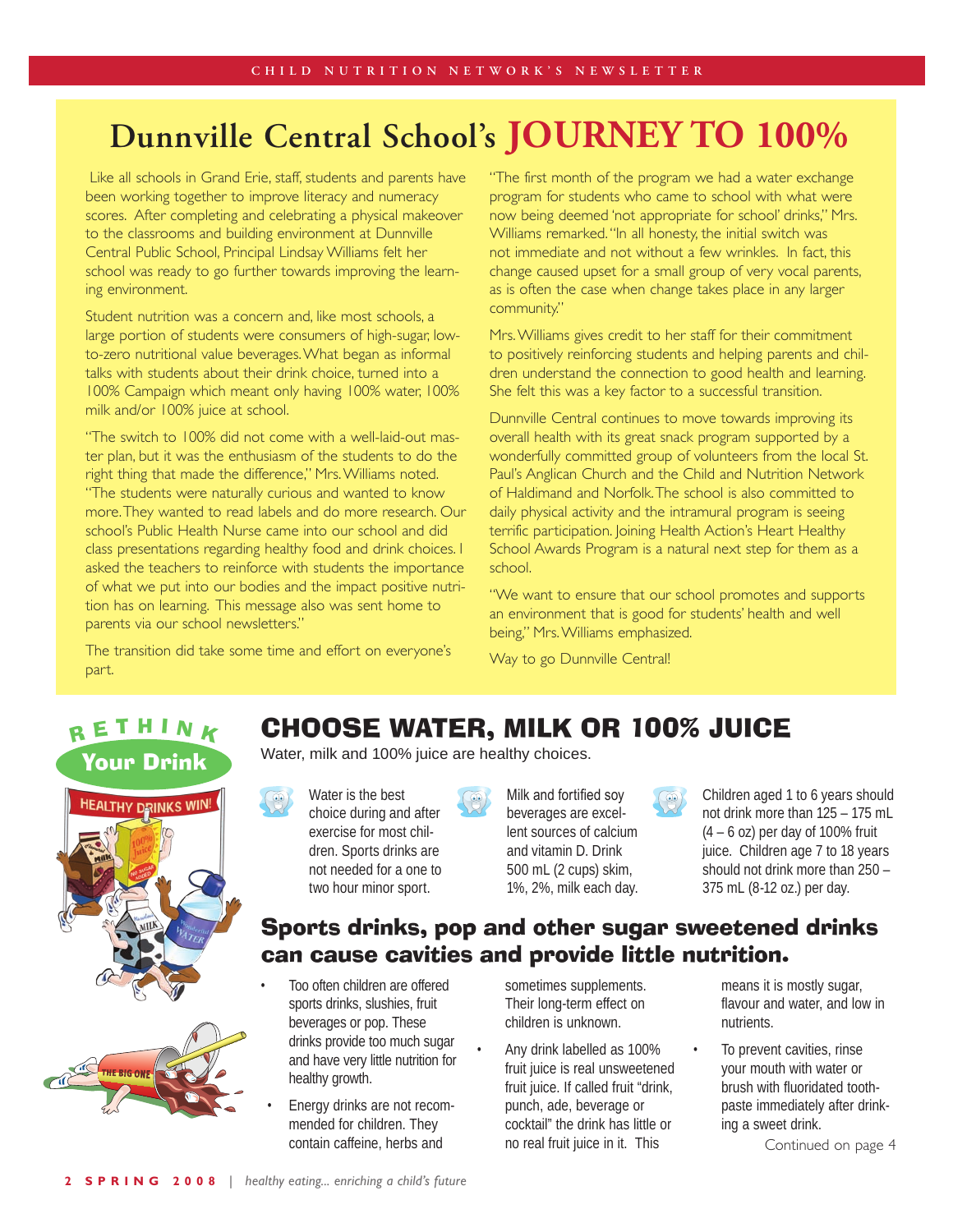## **Child Nutrition Network SPAGHETTI DINNER** Volunteer



The 4th Annual Child Nutrition Network Spaghetti Dinner on Feb. 26 was a huge success again this year, raising more than \$7,600. Lynndale Heights, Doverwood, Elgin Ave., West Lynn Public Schools and St. Bernard Separate School Student Nutrition Programs benefited from the monies raised at this year's event.

Thank you to all the following businesses and service club that helped:

Kwic Internet, Giant Tiger, Good Humor Breyers, Del-Bac Sales, Townsend Butchers, Norfolk Fruit Growers Assoc., A & P, Richview Acres, Hank DeKoning Ltd., Royal Bank, Sobey's, V.G. Packers, Roulston's, Food Basics, Blue Elephant, Jensen Cheese, McDonald's, Teacher's Credit Union, and Dollarama. The Scotiabank Team Scotia Program came through again this year with a cheque for \$3,675. The Norfolk Sunrise Rotary of Simcoe and Venture Cafe helped in the kitchen and out on the floor.

Special thanks to everyone who attended the event. We hope you were generously nourished!

## **Regional Student Nutrition Program**

The Province recently announced an increase in funding support for student nutrition programs.

Currently, the ministry provides annual funding of \$8.5 million to the Student Nutrition Program with approximately half the schools in Ontario participating. A funding enhancement of \$9.4 million a year will bring the total annual allocation to \$17.9 million. It is hoped that many existing local programs will be able to expand their services

In addition, a one-time funding grant of \$3.9 million for 2008-2009 will support the purchase of equipment, non-perishable foods and other basic program supplies.

 The government hopes this additional funding will strengthen the capacity for communities across the province to offer a Student Nutrition Program.

More details regarding the local impact of this new funding should be available very soon!

# & Coordinator Appreciation Luncheon



DATE: Thursday, May 29, 2008

**TIME:** 10 a.m. to 12:30 p.m.

**LOCATION:** Haldimand-Norfolk Children's Aid Society 70 Town Centre Drive, Townsend

# **Lunch, fun and gifts will be provided to everyone who attends.**

**Please RSVP to Sharon Smyth at 519-587-2441 Ext 286 before May 22 if you plan on attending. We hope to see you there!**